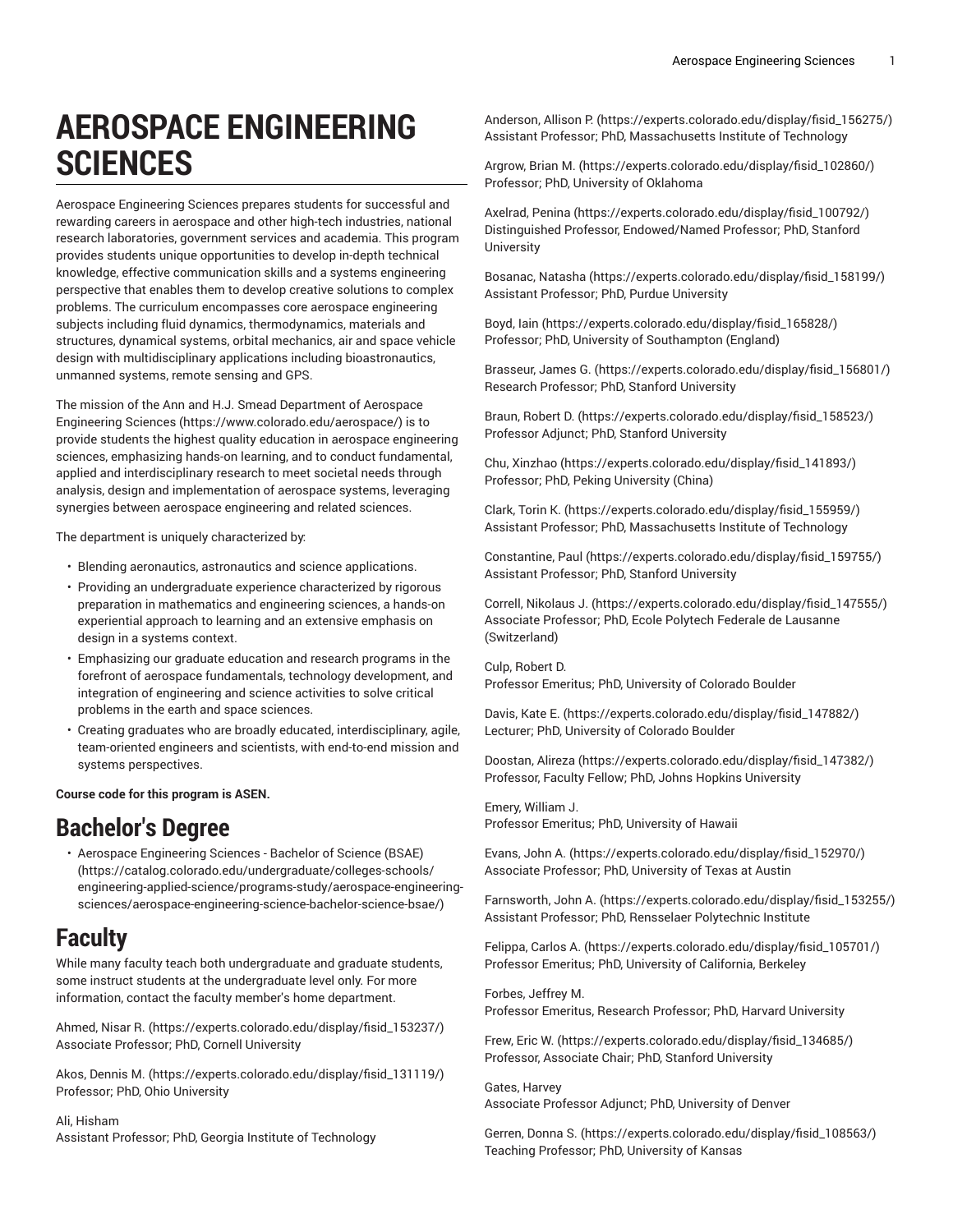#### 2 Aerospace Engineering Sciences

[Gremban,](https://experts.colorado.edu/display/fisid_166519/) Keith ([https://experts.colorado.edu/display/fisid\\_166519/](https://experts.colorado.edu/display/fisid_166519/)) Research Professor; PhD, Carnegie Mellon University

[Hamlington,](https://experts.colorado.edu/display/fisid_149800/) Peter Edward [\(https://experts.colorado.edu/display/](https://experts.colorado.edu/display/fisid_149800/) [fisid\\_149800/](https://experts.colorado.edu/display/fisid_149800/))

Associate Professor; PhD, University of Michigan Ann Arbor

Heckman, [Christoffer](https://experts.colorado.edu/display/fisid_155294/) ([https://experts.colorado.edu/display/](https://experts.colorado.edu/display/fisid_155294/) [fisid\\_155294/](https://experts.colorado.edu/display/fisid_155294/)) Assistant Professor; PhD, Cornell University

Hieb, Rick Scholar in Residence; MS, University of Colorado

[Holzinger,](https://experts.colorado.edu/display/fisid_164054/) Marcus J. [\(https://experts.colorado.edu/display/](https://experts.colorado.edu/display/fisid_164054/) [fisid\\_164054/](https://experts.colorado.edu/display/fisid_164054/)) Associate Professor, Associate Chair; PhD, University of Colorado Boulder

[Humbert,](https://experts.colorado.edu/display/fisid_156202/) J. Sean [\(https://experts.colorado.edu/display/fisid\\_156202/](https://experts.colorado.edu/display/fisid_156202/)) Professor; PhD, California Institute of Technology

[Hussein, Mahmoud I.](https://experts.colorado.edu/display/fisid_144300/) ([https://experts.colorado.edu/display/](https://experts.colorado.edu/display/fisid_144300/) [fisid\\_144300/](https://experts.colorado.edu/display/fisid_144300/)) Professor; PhD, University of Michigan Ann Arbor

Jansen, [Kenneth](https://experts.colorado.edu/display/fisid_147360/) E. [\(https://experts.colorado.edu/display/fisid\\_147360/\)](https://experts.colorado.edu/display/fisid_147360/) Professor; PhD, Stanford University

[Kantha, Lakshmi H. \(https://experts.colorado.edu/display/fisid\\_100231/](https://experts.colorado.edu/display/fisid_100231/)) Professor Emeritus; PhD, Massachusetts Institute of Technology

[Klaus,](https://experts.colorado.edu/display/fisid_107103/) David M. ([https://experts.colorado.edu/display/fisid\\_107103/](https://experts.colorado.edu/display/fisid_107103/)) Professor; PhD, University of Colorado Boulder

Knipp, [Delores](https://experts.colorado.edu/display/fisid_147655/) Jane ([https://experts.colorado.edu/display/fisid\\_147655/](https://experts.colorado.edu/display/fisid_147655/)) Research Professor; PhD, University of California, Los Angeles

Koster, Jean N.

Professor Emeritus; PhD, Karlsruher Institut für Technologie (Germany)

[Kubitschek,](https://experts.colorado.edu/display/fisid_144283/) Daniel ([https://experts.colorado.edu/display/fisid\\_144283/\)](https://experts.colorado.edu/display/fisid_144283/) Lecturer; PhD, University of Colorado Boulder

[Lahijanian,](https://experts.colorado.edu/display/fisid_164179/) Morteza Mehdi [\(https://experts.colorado.edu/display/](https://experts.colorado.edu/display/fisid_164179/) [fisid\\_164179/](https://experts.colorado.edu/display/fisid_164179/)) Assistant Professor; PhD, Boston University

Larson, Kristine M. Professor Emerita, Research Professor; PhD, Scripps Institution of Oceanography

[Lawrence,](https://experts.colorado.edu/display/fisid_104057/) Dale A. [\(https://experts.colorado.edu/display/fisid\\_104057/\)](https://experts.colorado.edu/display/fisid_104057/) Professor; PhD, Cornell University

Le Moine, Alexandra Teaching Assistant Professor; MS, University of Wisconsin

Leben, Robert R. Research Professor Emeritus; PhD, University of Colorado Boulder

[Li, Xinlin](https://experts.colorado.edu/display/fisid_100016/) ([https://experts.colorado.edu/display/fisid\\_100016/](https://experts.colorado.edu/display/fisid_100016/)) Professor; PhD, Dartmouth College

Liu, Hanli Associate Professor Adjunct; PhD, University of Michigan

Lopez Jimenez, [Francisco](https://experts.colorado.edu/display/fisid_157867/) [\(https://experts.colorado.edu/display/](https://experts.colorado.edu/display/fisid_157867/) [fisid\\_157867/\)](https://experts.colorado.edu/display/fisid_157867/) Assistant Professor; PhD, California Institute of Technology

[Macdonald,](https://experts.colorado.edu/display/fisid_165823/) Robyn ([https://experts.colorado.edu/display/fisid\\_165823/](https://experts.colorado.edu/display/fisid_165823/)) Assistant Professor; PhD, University of Illinois at Urbana-Champaign

[Mah, John K.](https://experts.colorado.edu/display/fisid_164214/) ([https://experts.colorado.edu/display/fisid\\_164214/\)](https://experts.colorado.edu/display/fisid_164214/) Teaching Assistant Professor, Associate Chair; MS, Stanford University

[Marshall,](https://experts.colorado.edu/display/fisid_155957/) Robert A. [\(https://experts.colorado.edu/display/fisid\\_155957/](https://experts.colorado.edu/display/fisid_155957/)) Associate Professor; PhD, Stanford University

Maslanik, James Research Professor Emeritus

[Matsuo,](https://experts.colorado.edu/display/fisid_145041/) Tomoko [\(https://experts.colorado.edu/display/fisid\\_145041/\)](https://experts.colorado.edu/display/fisid_145041/) Associate Professor; PhD, SUNY at Stony Brook

[Maute,](https://experts.colorado.edu/display/fisid_113875/) Kurt ([https://experts.colorado.edu/display/fisid\\_113875/](https://experts.colorado.edu/display/fisid_113875/)) Professor; PhD, University of Stuttgart (Germany)

[McGrath,](https://experts.colorado.edu/display/fisid_100133/) Michael T. ([https://experts.colorado.edu/display/fisid\\_100133/\)](https://experts.colorado.edu/display/fisid_100133/) Professor Adjunct; BS, University of Colorado Boulder

[McMahon,](https://experts.colorado.edu/display/fisid_150062/) Jay W. [\(https://experts.colorado.edu/display/fisid\\_150062/](https://experts.colorado.edu/display/fisid_150062/)) Associate Professor, Associate Chair; PhD, University of Colorado Boulder

[Minton, Timothy K.](https://experts.colorado.edu/display/fisid_167230/) ([https://experts.colorado.edu/display/fisid\\_167230/\)](https://experts.colorado.edu/display/fisid_167230/) Professor; PhD, University of California Berkeley

[Morton,](https://experts.colorado.edu/display/fisid_159076/) Yu Jade ([https://experts.colorado.edu/display/fisid\\_159076/](https://experts.colorado.edu/display/fisid_159076/)) Endowed/Named Professor; PhD, The Pennsylvania State University

[Nabity,](https://experts.colorado.edu/display/fisid_153102/) James A. ([https://experts.colorado.edu/display/fisid\\_153102/\)](https://experts.colorado.edu/display/fisid_153102/) Associate Professor; PhD, University of Colorado Boulder

[Neogi, Sanghamitra](https://experts.colorado.edu/display/fisid_156773/) ([https://experts.colorado.edu/display/fisid\\_156773/\)](https://experts.colorado.edu/display/fisid_156773/) Assistant Professor; PhD, Pennsylvania State University

[Nerem,](https://experts.colorado.edu/display/fisid_118478/) R. Steven [\(https://experts.colorado.edu/display/fisid\\_118478/](https://experts.colorado.edu/display/fisid_118478/)) Professor; PhD, University of Texas at Austin

Palo, [Scott](https://experts.colorado.edu/display/fisid_109033/) E. ([https://experts.colorado.edu/display/fisid\\_109033/](https://experts.colorado.edu/display/fisid_109033/)) Professor; PhD, University of Colorado Boulder

Pao, [Lucy](https://experts.colorado.edu/display/fisid_107151/) Y. ([https://experts.colorado.edu/display/fisid\\_107151/](https://experts.colorado.edu/display/fisid_107151/)) Professor; PhD, Stanford University

Park, Kwang-Chun Professor Emeritus; PhD, Clarkson College

[Rainville, Nicholas](https://experts.colorado.edu/display/fisid_164756/) ([https://experts.colorado.edu/display/fisid\\_164756/](https://experts.colorado.edu/display/fisid_164756/)) Teaching Assistant Professor; PhD, University of Colorado Boulder

Ruzzene, [Massimo](https://experts.colorado.edu/display/fisid_165832/) ([https://experts.colorado.edu/display/fisid\\_165832/](https://experts.colorado.edu/display/fisid_165832/)) Professor; PhD, Politecnico Di Torino (Italy)

[Schaub, Hanspeter \(https://experts.colorado.edu/display/fisid\\_143818/\)](https://experts.colorado.edu/display/fisid_143818/) Endowed/Named Professor, Associate Chair; PhD, Texas A&M University

[Scheeres,](https://experts.colorado.edu/display/fisid_145035/) Daniel J. ([https://experts.colorado.edu/display/fisid\\_145035/\)](https://experts.colorado.edu/display/fisid_145035/) Distinguished Professor; PhD, University of Michigan Ann Arbor

Scott, Hank Lecturer; MA, University of Queensland (Australia)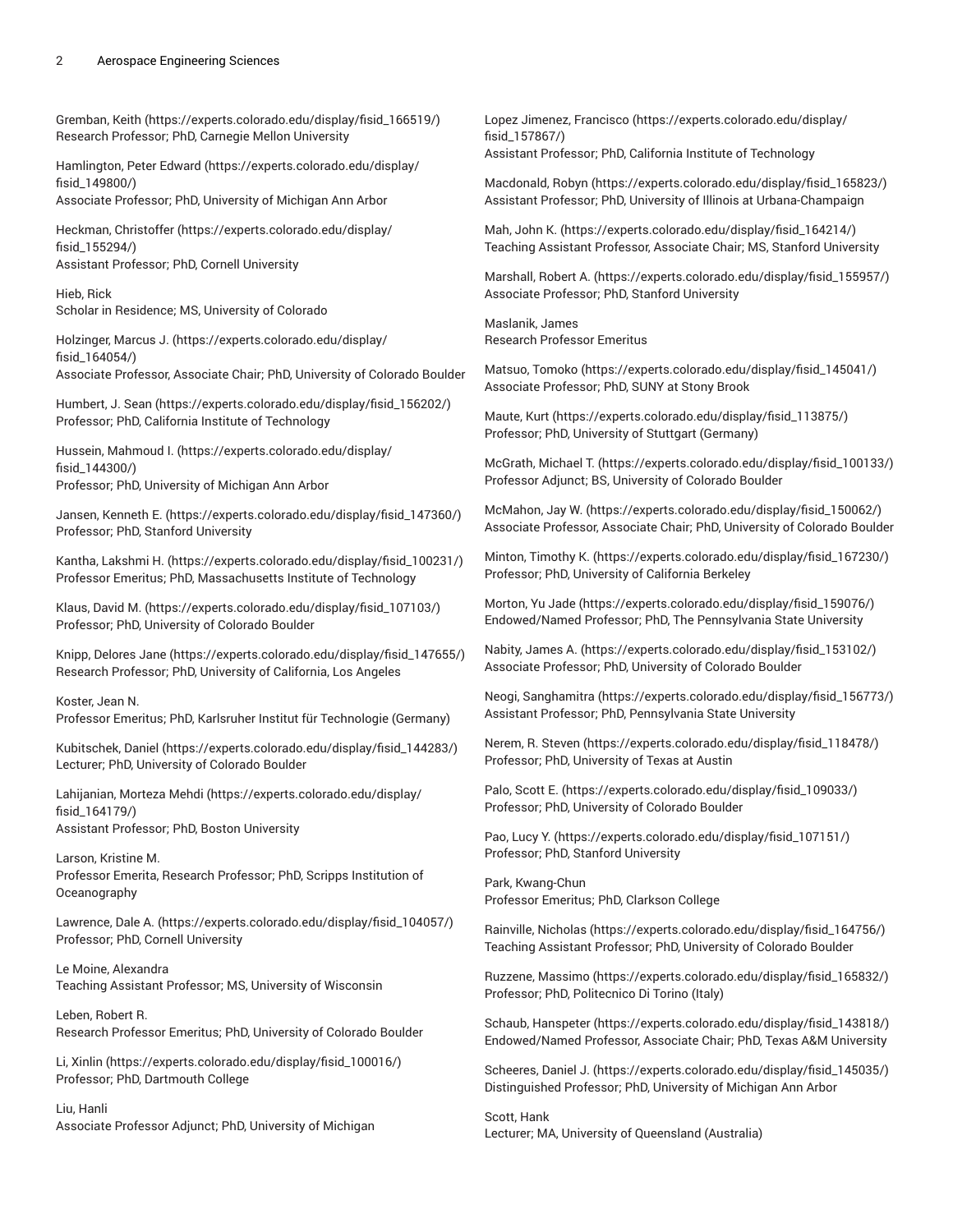#### Singer, Howard Joseph Professor Adjunct; PhD, University of California, Los Angeles

[Sirangelo, Mark \(https://experts.colorado.edu/individual/fisid\\_164135/](https://experts.colorado.edu/individual/fisid_164135/)) Entrepreneur in Residence; JD, Seton Hall University

[Sternovsky,](https://experts.colorado.edu/display/fisid_115211/) Zoltan ([https://experts.colorado.edu/display/fisid\\_115211/](https://experts.colorado.edu/display/fisid_115211/)) Associate Professor; PhD, Charles University (Czech Republic)

[Stodieck, Louis S. \(https://experts.colorado.edu/display/fisid\\_105272/\)](https://experts.colorado.edu/display/fisid_105272/) Research Professor; PhD, University of Colorado Boulder

[Sunberg,](https://experts.colorado.edu/individual/fisid_165833/) Zachary [\(https://experts.colorado.edu/individual/fisid\\_165833/](https://experts.colorado.edu/individual/fisid_165833/)) Assistant Professor; PhD, Stanford University

[Thayer,](https://experts.colorado.edu/display/fisid_134469/) Jeffrey P. ([https://experts.colorado.edu/display/fisid\\_134469/](https://experts.colorado.edu/display/fisid_134469/)) Professor, Endowed/Named Professor; PhD, University of Michigan Ann Arbor

[Thomas,](https://experts.colorado.edu/display/fisid_163895/) Evan ([https://experts.colorado.edu/display/fisid\\_163895/\)](https://experts.colorado.edu/display/fisid_163895/) Associate Professor; PhD, University of Colorado Boulder

Voss, [James](https://experts.colorado.edu/display/fisid_140891/) S. [\(https://experts.colorado.edu/display/fisid\\_140891/\)](https://experts.colorado.edu/display/fisid_140891/) Scholar in Residence; MS, University of Colorado Boulder

[Williams, Christopher](https://experts.colorado.edu/display/fisid_105765/) ([https://experts.colorado.edu/display/](https://experts.colorado.edu/display/fisid_105765/) [fisid\\_105765/](https://experts.colorado.edu/display/fisid_105765/)) Research Professor; PhD, University of Colorado Boulder

Zea, [Luis](https://experts.colorado.edu/display/fisid_156131/) P. [\(https://experts.colorado.edu/display/fisid\\_156131/\)](https://experts.colorado.edu/display/fisid_156131/) Assistant Research Professor; PhD, University of Colorado Boulder

#### **ASEN 1000 (1) Introduction to Aerospace Engineering Sciences**

Introduces aerospace history, curriculum, ethics, and the many areas of emphasis within aerospace engineering. Academic and industry speakers are invited to address various aerospace topics.

**Requisites:** Restricted to students with 0-26 credits (Freshmen) Aerospace Engineering (ASEN) or Engineering Open Option majors only. **Additional Information:** Departmental Category: Aerospace Design and System Engineering

#### **ASEN 1009 (1) Undergraduate Aerospace Seminar**

Introduce aerospace undergraduate students to world-class aerospace researchers and technical, policy, and/or current events topics. **Repeatable:** Repeatable for up to 2.00 total credit hours. **Requisites:** Restricted to Undergraduate Aerospace (ASEN-BSAE) or

Undergraduate Engineering Open Option majors only.

# **ASEN 1022 (3) Materials Science for Aerospace Engineers**

Covers prerequisite chemistry topics for materials science and introduces material types, properties and behavior for aerospace engineers. Topics include review of chemistry; atomic bonding; crystals; diffusion; mechanical/thermal properties; phase diagrams; heat treatment; failure mechanisms; materials selection; and a general introduction to modern materials for aerospace engineering applications including composites and materials with engineered properties. Lab project or tensile testing is included.

**Requisites:** Requires prereq or coreq of APPM 1350 or MATH 1300 or APPM 1340 or APPM 1345 and ASEN 1320 or CHEN 1310 or CSCI 1300 or CSCI 1310 or CSCI 1320 or ECEN 1310 (min grade C).Restricted to Aerospace Eng (ASEN) majors or IDEN-BSIDE mjrs with Aerospace emphasi

**Additional Information:** Departmental Category: Structures, Materials, and Structural Dynamics

# **ASEN 1320 (4) Aerospace Computing and Engineering Applications**

Uses problems and tools from Engineering. Teaches techniques for writing computer programs in higher level programming languages to solve problems of interest in Engineering and other domains. Appropriate for students with little or no prior experience in programming. **Requisites:** Requires a prerequisite or corequisite course of APPM 1235

or APPM 1340 or APPM 1345 or APPM 1350 or MATH 1150 or MATH 1300 or MATH 1310 (all minimum grade C-). Restricted to College of Engineering majors only.

# **ASEN 1400 (3) Gateway to Space**

Introduces the basics of atmosphere and space sciences, space exploration, spacecraft design, rocketry and orbits. Students design, build, and launch a miniature satellite on a high altitude balloon. Explores the current research in space through lectures from industry.

**Equivalent - Duplicate Degree Credit Not Granted:** ASTR 2500 **Requisites:** Restricted to College of Engineering students with a maximum of 50 credit hours.

**Additional Information:** Departmental Category: Aerospace Design and System Engineering

#### **ASEN 1403 (3) Introduction to Rocket Engineering**

Introduces students to the engineering profession through completion of a team-based project. Students design, build, and static test-fire a liquid-solid hybrid rocket motor. Topics explored include: pressure vessels, combustion, ideal fluid behavior, systems engineering, data acquisition, and model verification. Learned skills will include technical writing, teamwork, computer modelling and analysis tools, 3D printing and prototyping technologies.

## **Equivalent - Duplicate Degree Credit Not Granted:** ASEN 1400 or GEEN 1400

**Requisites:** Restricted to College of Engineering students with 50 credits or fewer completed.

#### **ASEN 1969 (3) Pathway to Space**

Explore the many paths one can take to be a part of a space-related career in a unique, engaging and interactive course. Students will learn about the following topics: space science and exploration, human spaceflight and life sciences, aeronautics and near space, launch and spacecraft systems, climate and environment, space business, policy and politics, space arts, media, and history.

**Additional Information:** Departmental Category: Specialized Courses

# **ASEN 2001 (4) Aerospace 1: Introduction to Statics, Structures, and Materials**

Introduces models and analytical/numerical methods for statics and structural analysis. Topics include force/moment equilibrium, truss analysis, beam theory, stress/strain, failure criteria, and structural design. Matlab proficiency required.

**Requisites:** Requires prereqs PHYS 1110 APPM 1360 or MATH 2300 CSCI 1300 or 1310 or 1320 or ASEN 1320 or CHEN 1310 or ECEN 1310 (all minimum grade C). Requires prereqs or coreqs ASEN 2012 APPM 2350 or MATH 2400. Restricted to Aerospace Engineering (ASEN) mjrs.

**Additional Information:** Departmental Category: Structures, Materials, and Structural Dynamics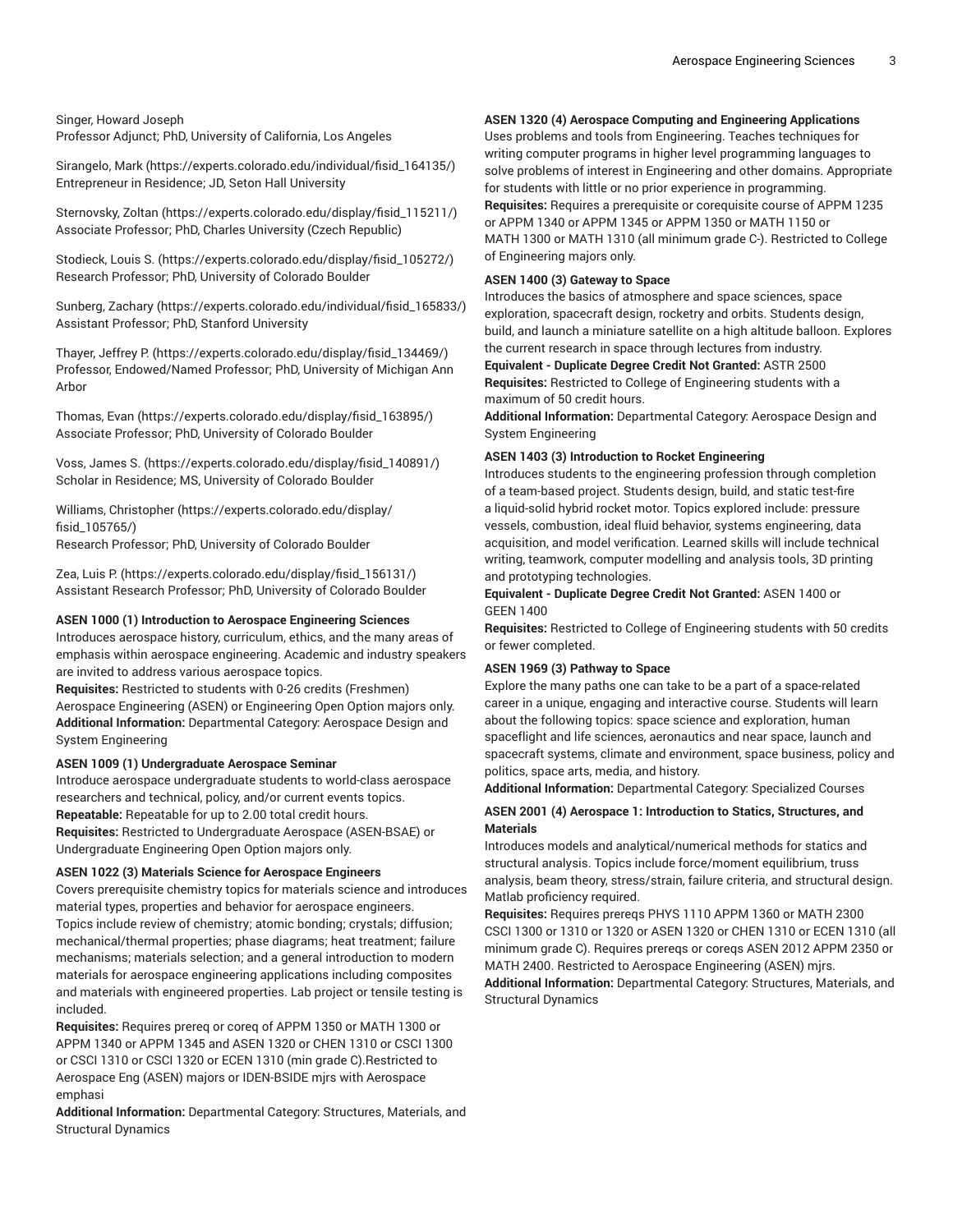# **ASEN 2002 (4) Aerospace 2: Introduction to Thermodynamics and Aerodynamics**

Introduces the fundamental principles and concepts of thermodynamics and fluid dynamic systems. Emphasizes the synthesis of basic science (physics), mathematics and experimental methods that form the basis for quantitative and qualitative analyses of general aerospace technology systems. Proficiency in Matlab required.

**Requisites:** Requires prereqs PHYS 1110 and (APPM 1360 or MATH 2300) and CSCI 1300 or 1310 or 1320 or ASEN 1320 or CHEN 1310 or ECEN 1310 (all min C). Requires prereq or coreq of ASEN 2012 and (APPM 2350 or MATH 2400). Rstr to Aero Eng (ASEN) mjrs.

**Additional Information:** Departmental Category: Aerodynamics and Fluid Mechanics

# **ASEN 2012 (2) Experimental and Computational Methods in Aerospace Engineering Sciences**

Introduces statistical, experimental, and computational methods used in aerospace engineering sciences. Usage of MatLab is extensive.

**Requisites:** Requires prereq courses ASEN 1320 or CSCI 1300 or CHEN 1310 or ECEN 1310 and PHYS 1110 (all minimum grade C). Requires prereq or coreq course APPM 2360 or MATH 2130 MATH 3430 (min grade C). Restricted to UG ASEN and IDEN mjrs with Aerospace emphasis.

**Additional Information:** Departmental Category: Aerospace Design and System Engineering

# **ASEN 2519 (1-3) Special Topics**

Studies specialized aspects of the aerospace engineering sciences or innovative treatment of required subject matter at the lower-division level. Course content is indicated in the online Schedule Planner. Department enforced prerequisites: varies.

**Repeatable:** Repeatable for up to 10.00 total credit hours. Allows multiple enrollment in term.

**Requisites:** Restricted to College of Engineering (ENGRU) undergraduates only.

**Additional Information:** Departmental Category: Specialized Courses

## **ASEN 2701 (3) Introduction to Statics, Structures, and Materials**

Introduce the fundamental analytical tools for statics and structural analysis in the context of the physics of aerospace materials. Topics include force/moment equilibrium, truss analysis, failure criteria, stress and strain analysis, stiffness and strength of material, and beam theory. **Requisites:** Requires prereqs of APPM 1360 or MATH 2300 and PHYS 1110 (all min grade C). Requires prereq or coreq of APPM 2360 or MATH 2130 MATH 3430 (all min grade C). Restricted to Aero Eng (ASEN) majors Integ Design Engr (IDEN-BSIDE) mjrs w Aerospace emphasi

# **ASEN 2702 (3) Introduction to Thermodynamics and Aerodynamics**

Introduces the fundamental principles and concepts of thermodynamics and aerodynamics. Topics include the first law of thermodynamics, properties of pure substances, control volume analysis, one-dimensional incompressible and compressible flows, two-dimensional lift and drag, and introduction to viscous flows.

**Requisites:** Requires prereqs of APPM 1360 or MATH 2300 and PHYS 1110 (all min grade C). Requires prereq or coreq of APPM 2360 or MATH 2130 MATH 3430 (all min grade C). Restricted to Aero Eng (ASEN) majors Integ Design Engr (IDEN-BSIDE) mjrs w Aerospace emphasi

# **ASEN 2802 (1) Aerospace Sciences Lab I**

Provides an introductory laboratory experience in aerospace sciences, with a focus on statics, structural mechanics, thermodynamics, and aerodynamics. Emphasizes model-based design, experimental data collection, and interpretation of experimental data.

**Requisites:** Requires prereq ASEN 1320 or CHEN 1310 or CSCI 1300 or 1310 or 1320 or ECEN 1310 (min grade C). Requires prereqs or coreqs ASEN 2012 and ASEN 2701 ASEN 2702 (min grade C). Restricted to Aero (ASEN) mjrs Integ Design (IDEN) mjrs w/ Aerospace emphasis

# **ASEN 2849 (1-3) Independent Study**

Study of special projects agreed upon by student and instructor. Department consent required.

**Repeatable:** Repeatable for up to 9.00 total credit hours. Allows multiple enrollment in term.

**Additional Information:** Departmental Category: Specialized Courses

# **ASEN 3036 (3) Introduction to Human Spaceflight**

Introduces students to the challenges of human space flight. Historical and current space programs and spacecraft are discussed with emphasis on those systems specific to sustaining human crews. Other topics include space environment with respect to sustaining human life and health, physiological and psychological concerns in a space habitat, astronaut selection and training, anomalies, mission operations motivation, costs rationale for human space exploration, and future program directions. Not accepted as a Professional Area Elective for ASEN majors.

**Additional Information:** Departmental Category: Bioastronautics and Microgravity Science

# **ASEN 3046 (3) Introduction to Humans in Aviation**

Investigates the history of crewed aviation accomplished through a review of the history of flight, the physiological and psychological limitations facing aviators, and investigates the human related causal factors in aviation accidents. The course also looks at the social and economic impacts of aviation in modern society. Not accepted as a Professional Area Elective for ASEN majors.

**Additional Information:** Departmental Category: Bioastronautics and Microgravity Science

# **ASEN 3111 (4) Aerodynamics**

Develops the fundamental concepts of aerodynamics and provides a working knowledge for their application to the design of aircraft and launch vehicles operating at various speeds and altitudes, as well as the atmospheric forces on satellites.

**Requisites:** Requires prerequisite courses of ASEN 2004 and APPM 2350 or MATH 2400 and APPM 2360 or MATH 3430 and MATH 2130 (all minimum grade C). Restricted to Aerospace Engineering (ASEN) majors and Integrated Design Eng majors with an Aerospace emphasis. **Additional Information:** Departmental Category: Aerodynamics and Fluid Mechanics

#### **ASEN 3112 (4) Structures**

Teaches Mechanics of Materials methods of stress and deformation analysis applicable to the design and verification of aircraft and space structures. It offers an introduction to matrix and finite element methods for truss structures, and to mechanical vibrations.

**Requisites:** Requires prerequisite courses ASEN 2003 and APPM 2350 or MATH 2400 and APPM 2360 or MATH 2130 MATH 3430 (all minimum grade C). Restricted to Aerospace Engineering (ASEN) majors and Integrated Design Engr majors with an Aerospace emphasis. **Additional Information:** Departmental Category: Structures, Materials, and Structural Dynamics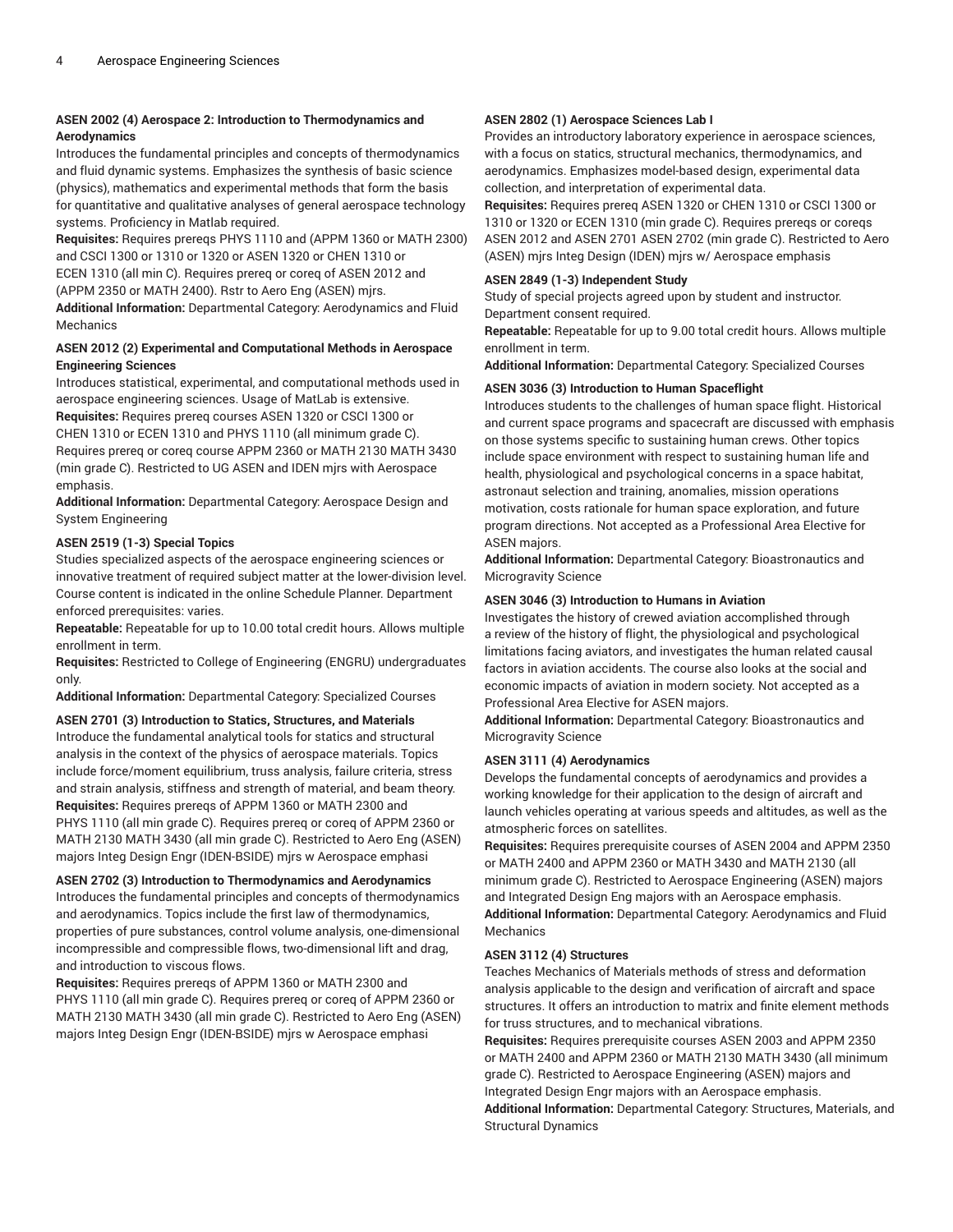# **ASEN 3113 (4) Thermodynamics and Heat Transfer**

Focuses on the applications of the first and second laws of thermodynamics to control volumes and teaches the fundamental concepts of different modes of energy and heat transfer. Learn to use these concepts in gas dynamics, high-speed vehicle spacecraft design, environmental systems, and energy analysis.

**Requisites:** Requires prerequisite courses ASEN 2002 and APPM 2350 or MATH 2400 and APPM 2360 or MATH 2130 MATH 3430 (all minimum grade C). Restricted to Aerospace Engineering (ASEN) majors and Engineering Plus majors with an Aerospace emphasis.

**Additional Information:** Departmental Category: Thermodynamics and Propulsion

# **ASEN 3128 (4) Aircraft Dynamics**

Develops the fundamental concepts of aircraft dynamics. Covers flight mechanics, performance, dynamics and control of aircraft and how they impact aircraft design.

**Requisites:** Requires prerequisite courses ASEN 2003 and ASEN 2004 and APPM 2350 or MATH 2400 and APPM 2360 or MATH 2130 MATH 3430 (all minimum grade C). Restricted to Aerospace Engineering (ASEN) majors and Engineering Plus majors with an Aerospace emphasis.

**Additional Information:** Departmental Category: Aerospace Design and System Engineering

#### **ASEN 3200 (4) Orbital Mechanics/Attitude Dynamics and Control**

Presents the fundamentals of orbital mechanics, 3D rigid body dynamics and satellite attitude dynamics and controls.

**Requisites:** Requires prerequisite courses ASEN 2003 and ASEN 2004 and APPM 2350 or MATH 2400 and APPM 2360 or MATH 2130 MATH 3430 (all minimum grade C). Restricted to Aerospace Engineering (ASEN) majors and Integrated Design Eng majors with an Aerospace emphasis.

**Additional Information:** Departmental Category: Astrodynamics and Orbital Mechanics

# **ASEN 3300 (4) Aerospace Electronics and Communications**

Provides the fundamentals of electronics and communications widely used in aerospace engineering. Includes analog instrumentation electronics, data acquisition, digital electronics and radio communication.

**Requisites:** Requires prerequisite courses ASEN 2003 and PHYS 1120 and APPM 2350 or MATH 2400 and APPM 2360 or MATH 2130 MATH 3430 (all minimum grade C). Restricted to Aerospace Engineering (ASEN) majors and Engineering Plus majors with an Aerospace emphasis.

**Additional Information:** Departmental Category: Systems and Control

#### **ASEN 3519 (1-3) Special Topics**

Studies specialized aspects of the aerospace engineering sciences or innovative treatment of required subject matter at the upper-division level. Course content is indicated in the online Schedule Planner. Department enforced prerequisite: varies.

**Repeatable:** Repeatable for up to 9.00 total credit hours.

**Requisites:** Restricted to College of Engineering (ENGRU) undergraduates only.

**Additional Information:** Departmental Category: Specialized Courses

#### **ASEN 3930 (6) Aerospace Engineering Cooperative Education**

Students will participate in a previously arranged, department-sponsored cooperative education program with a government agency or industry. 0. **Requisites:** Restricted to students with 57-180 credits (Junior or Senior) Aerospace Engineering (ASEN) majors only.

**Recommended:** Prerequisite GPA above 3.

**Additional Information:** Departmental Category: Specialized Courses

# **ASEN 4013 (3) Foundations of Propulsion**

Describes aerothermodynamics and design of both rocket and airbreathing engines. Includes ramjets, turbojets, turbofans, and turboprop engines, as well as liquid, solid, and hybrid rockets.

**Requisites:** Requires prerequisite courses of ASEN 3111 and ASEN 3113 (all minimum grade C). Restricted to Aerospace Engineering (ASEN) or Aerospace Engineering Concurrent Degree (C-ASEN) majors only. **Additional Information:** Departmental Category: Thermodynamics and Propulsion

# **ASEN 4018 (4) Senior Projects 1: Design Synthesis**

Focuses on the synthesis of technical knowledge, project management, design process, leadership, and communications within a team environment. Students progress through the design process beginning with requirements development, then preliminary design and culminating with critical design. Offered fall only.

**Requisites:** Requires prereq courses of ASEN 1022, 3111, 3112, 3113, 3128, 3200 and 3300 (all min grade C). Restricted to students with 87-180 credits (Senior, Fifth Year Senior) Aerospace Engr (ASEN) Aerospace or Engr-Concurrent Degree (C-ASEN) students majors only

**Additional Information:** Departmental Category: Aerospace Design and System Engineering

# **ASEN 4028 (4) Senior Projects 2: Design Practicum**

Focuses on the fabrication, integration, verification and validation of designs produced in ASEN 4018. Students work within the same teams from ASEN 4018. Offered spring only.

**Requisites:** Requires prerequisite course of ASEN 4018 (minimum grade C). Restricted to Aerospace Engineering (ASEN) majors and Engineering Plus majors with an Aerospace emphasis.

**Additional Information:** Departmental Category: Aerospace Design and System Engineering

## **ASEN 4057 (3) Aerospace Software**

Provides an overview of prevalent software and hardware computing concepts utilized in practice and industry. Establishes the background necessary to tackle programming projects on different computing platforms with various software tools and programming languages. **Requisites:** Requires prerequisite course of CSCI 1320 or ECEN 1310 or CHEN 1310 (minimum grade C). Restricted to Aerospace Engineering (ASEN) or Aerospace Engineering Concurrent Degree (C-ASEN) majors only.

**Additional Information:** Departmental Category: Computational and Analytic Methods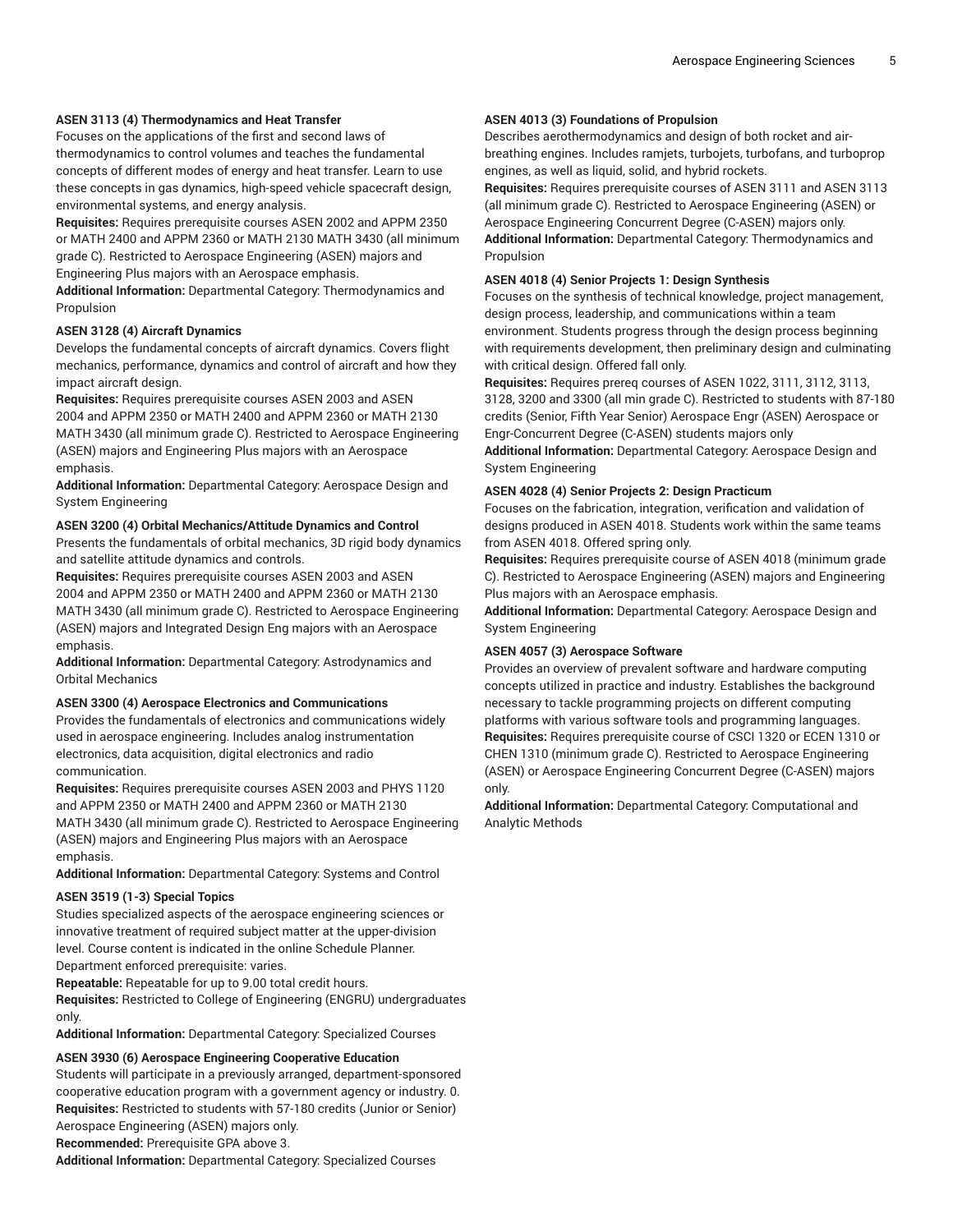# **ASEN 4067 (3) Microavionics: Introduction to PIC Microcontrollers for Aerospace Systems**

Provide students an introduction into embedded systems that teaches a basic understanding about the fundamental architecture of a microcontroller and how it operates and interfaces with both sensors and actuators applicable to aerospace engineering. The goal of this course is to learn how to interface sensors to a PIC microcontroller, collect input, make decisions and take an action in real-time. To gain a full appreciation about how microcontrollers work, students develop their own software code using MPLAB X to program the development board hardware, which uses the Microchip PIC18F87K22 microcontroller as the foundation of the course. Students "learn by doing¿ through lab assignments and a semester final project. This includes programming in assembly language and then C, to collect data from external sources such as a serial terminal, temperature and rotary sensors, etc. and outputting results to a liquid crystal display (LCD), and sending commands to an actuator such as a servo. Previously offered as a s

**Requisites:** Requires prerequisite courses of (ASEN 1320 or CSCI 1300 or CSCI 1310 or CHEN 1310 or ECEN 1310) and ASEN 3300 (all minimum grade C).

#### **ASEN 4090 (3) Global Positioning Systems Applications**

Focuses on GPS technology, software development, and applications. Lectures will cover the principal concepts used in GPS, and weekly laboratories will apply that knowledge. Culminates in student design projects using GPS.

**Requisites:** Requires prerequisite courses of APPM 2360 and CHEN 1310 (all minimum grade C).

**Recommended:** Prerequisite junior/senior standing in engineering. **Additional Information:** Departmental Category: Global Positioning Systems

#### **ASEN 4114 (3) Automatic Control Systems**

Methods of analysis and design of feedback control for dynamic systems. Covers nyquist, bode and linear quadratic methods based on frequency domain and state space models. Laboratory experiments provide exposure to computation for simulation and real time control, and typical control system sensors and actuators.

## **Equivalent - Duplicate Degree Credit Not Granted:** ASEN 5114

**Requisites:** Requires prerequisite courses of ASEN 3128 and ASEN 3200 (all minimum grade C). Restricted to Aerospace Engineering (ASEN) majors only.

**Additional Information:** Departmental Category: Systems and Control

#### **ASEN 4123 (3) Vibration Analysis**

Highlights free and forced vibration of discrete and continuous systems. Examines Lagrange's equation, Fourier series, Laplace transforms, and matrix and computational methods. Applies knowledge to practical engineering problems.

**Equivalent - Duplicate Degree Credit Not Granted:** MCEN 4123 **Requisites:** Requires prerequisite course of ASEN 3112 or MCEN 3030 (minimum grade C). Restricted to Aerospace Engineering (ASEN) majors only.

**Additional Information:** Departmental Category: Thermodynamics and Propulsion

#### **ASEN 4128 (3) Human Factors in Engineering and Design**

Introduces the field of human factors engineering and investigates human psychological, physiological and performance limitations in complex systems and why it is vital for engineers to understand human operational limitations when designing complex systems. Course includes studies of real accidents caused by human error, good and bad designs, latent conditions and accident-producing designs. Goal is an understanding of how to conduct engineering design with consideration of human factors.

**Requisites:** Restricted to students with 57-180 credits (Juniors or Seniors).

**Additional Information:** Departmental Category: Aerospace Design and System Engineering

#### **ASEN 4138 (3) Aircraft Design**

Two lectures and one lab per week. Examines principles of aircraft configuration and design to meet given performance specifications, taking into account aerodynamic, stability and control, and flying quality considerations, as well as airworthiness regulations. Includes preliminary design of the major elements of an aircraft.

**Requisites:** Requires prerequisite course of ASEN 3128 (minimum grade C). Restricted to Aerospace Engineering (ASEN) or Aerospace Engineering Concurrent Degree (C-ASEN) majors only.

**Additional Information:** Departmental Category: Aerospace Design and System Engineering

#### **ASEN 4218 (3) Large Space Structures Design**

Develops the necessary structural analysis skills for conducting conceptual and preliminary designs of large space structures with a practical emphasis on structures considered by NASA over the past 20 years. Applies analysis skills to a broad range of space missions requiring large space structures, emphasizing low cost and practical design. **Equivalent - Duplicate Degree Credit Not Granted:** ASEN 5218

**Requisites:** Restricted to students with 87-180 credits (Senior, Fifth Year Senior) Aerospace Engineering (ASEN) or Mechanical Engineering

(MCEN) majors only. **Additional Information:** Departmental Category: Aerospace Design and System Engineering

#### **ASEN 4338 (3) Computer Analysis of Structures**

Covers basic structural design concepts and finite element modeling techniques. Emphasizes use of finite element static and dynamic analysis to validate and refine an initial design. Introduces basic design optimization and tailoring. Proficiency in Matlab required. **Requisites:** Requires prerequisite course of ASEN 3112 (minimum grade C). Restricted to Aerospace Engineering (ASEN) majors only **Additional Information:** Departmental Category: Structures, Materials, and Structural Dynamics

#### **ASEN 4519 (1-3) Special Topics**

Studies specialized aspects of the aerospace engineering sciences or innovative treatment of required subject matter at the upper-division level. Course content is indicated in the online Schedule Planner. Department enforced prerequisite varies.

**Repeatable:** Repeatable for up to 6.00 total credit hours. Allows multiple enrollment in term.

**Requisites:** Restricted to College of Engineering (ENGRU) undergraduates only.

**Additional Information:** Departmental Category: Specialized Courses

#### **ASEN 4849 (1-3) Independent Study**

Special projects agreed upon by student and instructor. Department consent required.

**Repeatable:** Repeatable for up to 6.00 total credit hours. **Additional Information:** Departmental Category: Specialized Courses